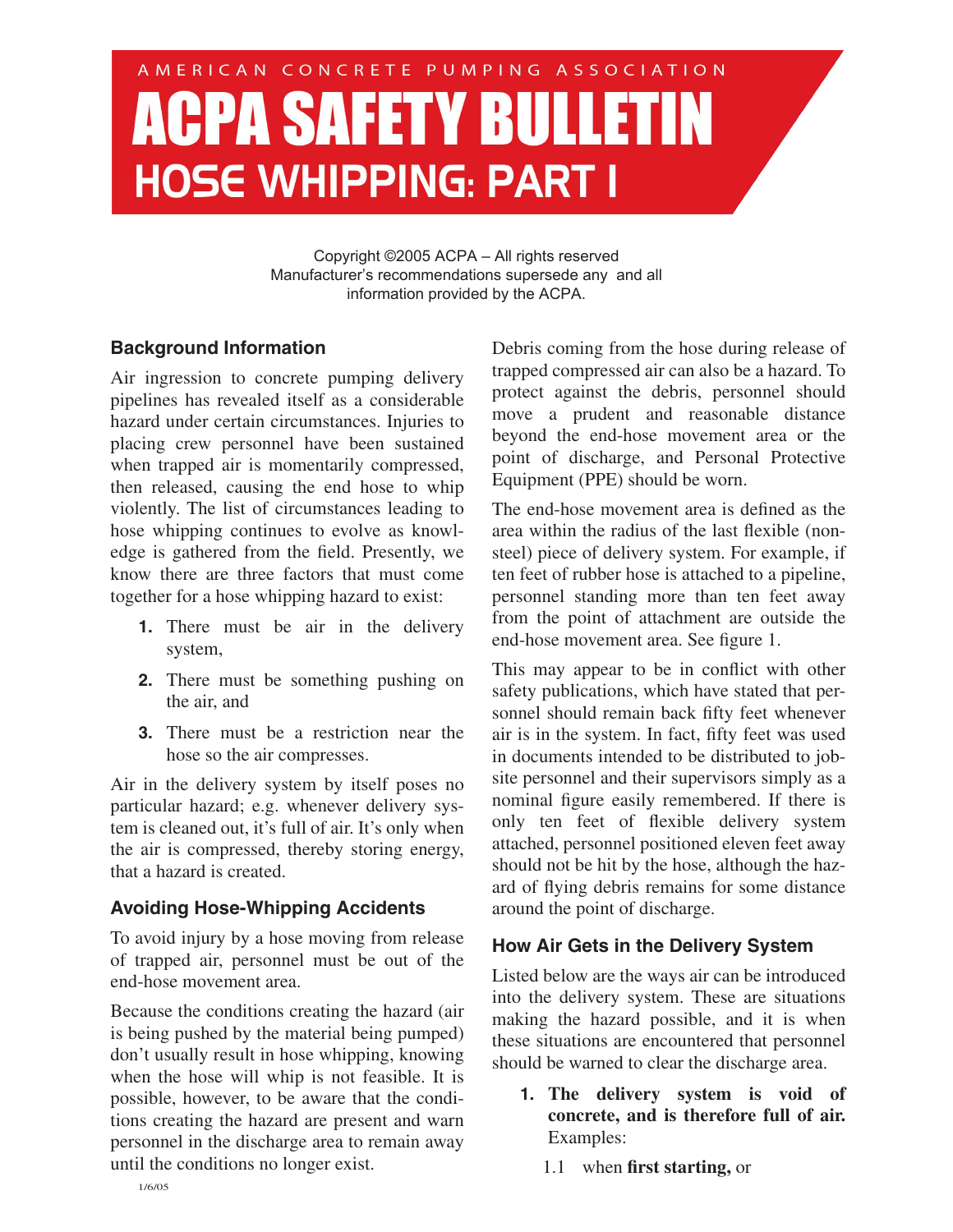

**Figure 1** End-hose movement area

- 1.2 when **restarting after moving.**
- **2. The pump sucks air into the material cylinders through the hopper.** Air ingression through the hopper happens when:
	- 2.1 the **pump is first started at the beginning of the job,** or
	- 2.2 the hopper goes empty because **the pump is pumping faster than concrete is being delivered,** or
	- 2.3 the hopper goes empty because **the pump continues to pump after the ready-mix truck stops delivery or after it's completely discharged,** or
- 2.4 **the concrete is so stiff that air is being taken into the material cylinders with the concrete.** In this case the concrete must be so stiff that bridging is occurring.
- **3. Air is introduced through the tip hose.** This type of ingression happens when:
	- 3.1 **the pump is operated in reverse** for any reason, or
	- 3.2 **the pump is shut off during pumping**, and the boom's tip section is in a generally down position, such as that shown in figure 2, or



- 3.3 a **blockage has been successfully removed** by performing the operation known as "rocking the concrete."
- 3.4 the **concrete being pumped borders on "unpumpable,"** As the operator frequently changes between forward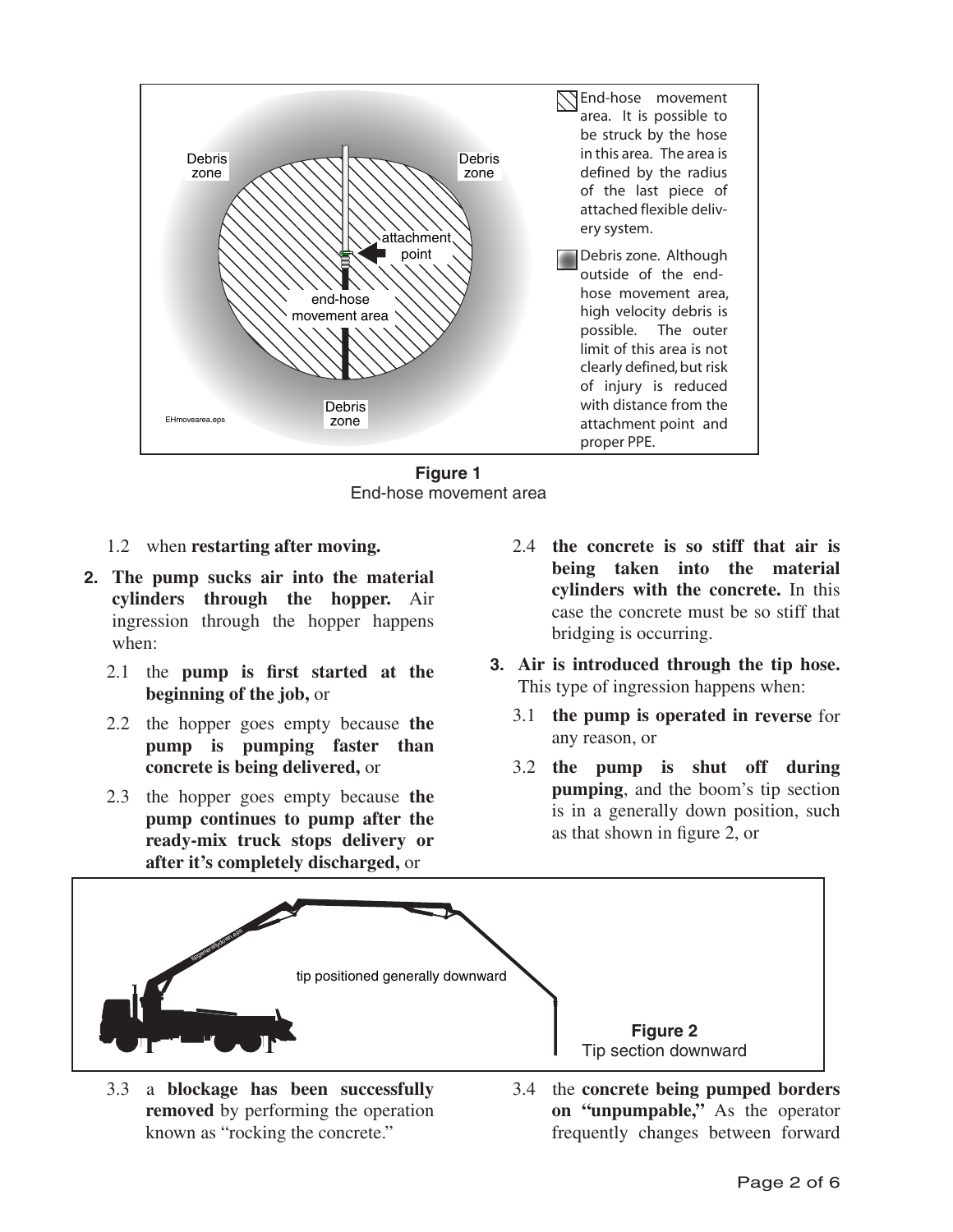and reverse in an attempt to "rearrange the rocks", the concrete is coming out in jerks. In the time between squirts of concrete, air is filling the gaps.

- **4. Air is introduced into the interior of the pipeline, other than at either end.** This happens when:
	- 4.1 the **pump is operated in reverse, or stopped** while concrete is in the pipeline, and **one or more pieces of pipe have a hole in them,** or
	- 4.2 the **pump is operated in reverse, or stopped** while concrete is in the pipeline, and **gaskets at the clamp joints are missing or badly damaged,** or
	- 4.3 the **pipeline is disassembled, then reassembled.** This is a common occurrence when removing pieces of pipe from a horizontally laid pipeline during the course of a day. The hoses are disconnected, one or more pieces of pipe are removed, then the hoses are reattached, or
	- 4.4 a **blockage has been manually removed** from a reducer, hose, pipe, or elbow, after which the pipeline is reassembled.

# **Pressurizing the Air Pocket**

How much pressure it takes to move concrete in a pipeline depends on several factors:

- The distance the concrete must travel.
- The diameter of the delivery line.
- The composition of the delivery line (hose or pipe, how many elbows, radius of the elbows).
- The pumping rate (100 yards per hour takes) much more pressure than 50 yards per hour).
- The composition of the concrete (pumpability) and dryness).
- The vertical level difference between the point of placement and the pump (each foot of level difference adds 1.1 PSI, regardless of the angle creating the level difference).

Assuming a pipeline is laid horizontally, the pressure required to push concrete is a linear function of the distance the concrete must be pushed. In other words, at halfway to the end, it only requires half the pressure to move the concrete, as shown in figure 3.

Once inside the pipeline, the air is pushed by the concrete coming behind it, and, in turn, pushes the concrete in front of it. Within moments, the air pressurizes to the same pressure required to push the concrete in front of it. When the air pressurizes, it takes less space, in much the same way a spring takes less space when a force is applied.

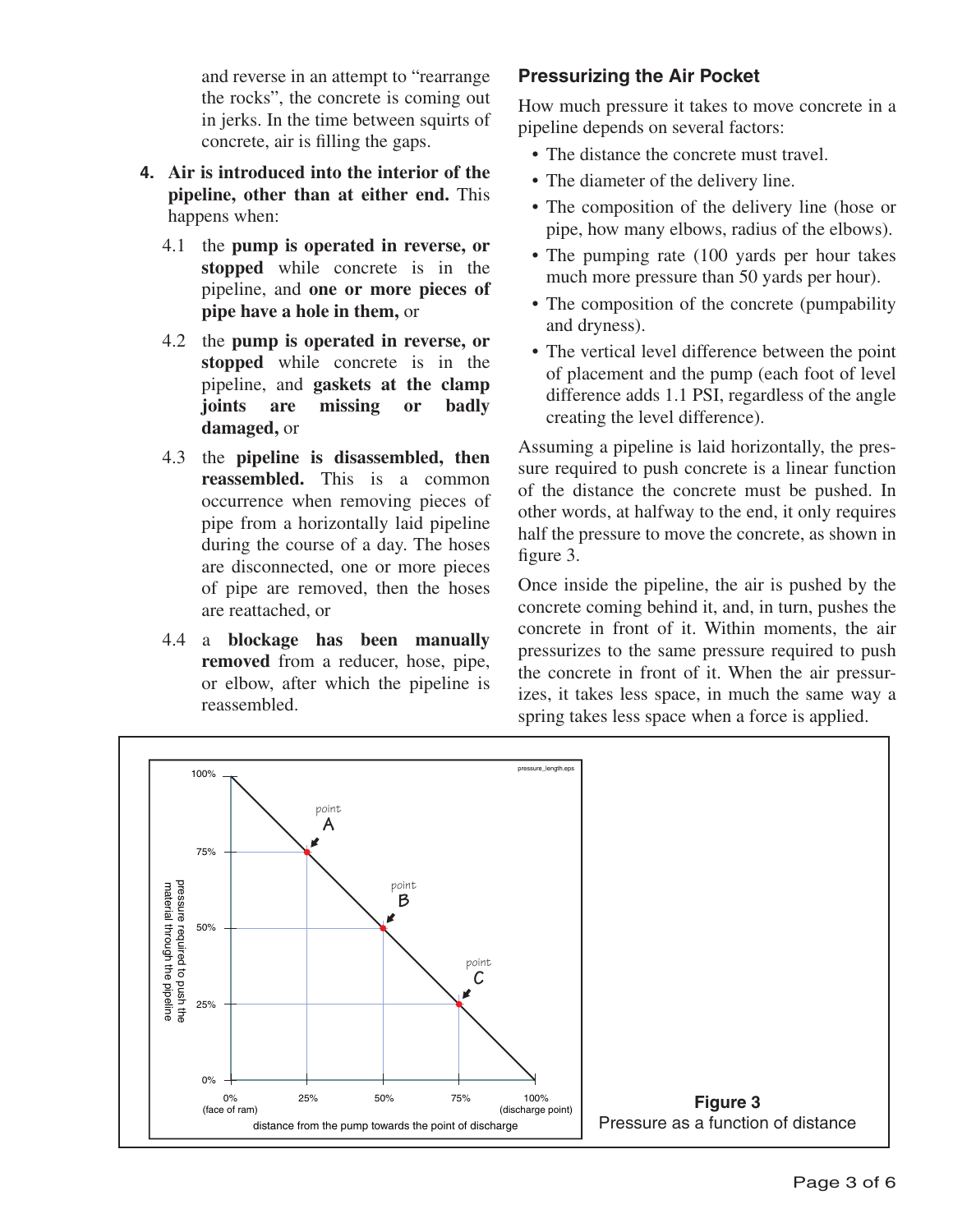As the air travels through the pipeline, it takes less and less pressure to push the concrete in front of it, (because there's less and less concrete in front of it). As the pressure drops, the air expands, taking more space than it had a moment before. As it expands, the concrete in front of it must move faster to accommodate the ever-expanding air pushing it. See figure 5.

The vast majority of the time, concrete accelerating in front of the air pocket results in a harmless escape; the concrete squirts out rapidly, there's a small "puff" as the air escapes, and the concrete behind the air resumes flowing normally. Perhaps the hose gives a small jerk and there's some splattering by the air/concrete mixture. No one is at risk in this case.

A small percentage of the time, the material accelerating in the delivery system gathers in the hose or reducer and forms a blockage. The fact that air is forcing the material to accelerate rapidly may cause some segregation of the material components, thereby increasing the chances of blockage

formation. Whatever the cause, once a blockage has formed in front of air, the hazard is in place.

In the best-case scenario, the blockage releases with minimal pressure increase, or the blockage is so complete that even when the pump reaches maximum pressure, it does NOT release. In the latter case, there is no expulsion, the pump stops moving material as the hydraulic relief systems are activated, and the operator can relieve the pressure before looking for the plug.

In the worst-case scenario, high pressure is exerted on the air pocket before the blockage releases, and the reaction of the air escaping at high velocity causes the hose to whip violently. See figure 4.

#### **Remedial Measures**

Hose whipping accidents can be avoided if people take the proper precautions when air has been taken into the delivery system. Each person involved has to know what to do, and knowing is a matter of education. Everyone needs specific knowledge, and each person has to heed the warnings to protect themselves. Communication between the personnel is crucial.



**Figure 4** When air compresses in or near the tip hose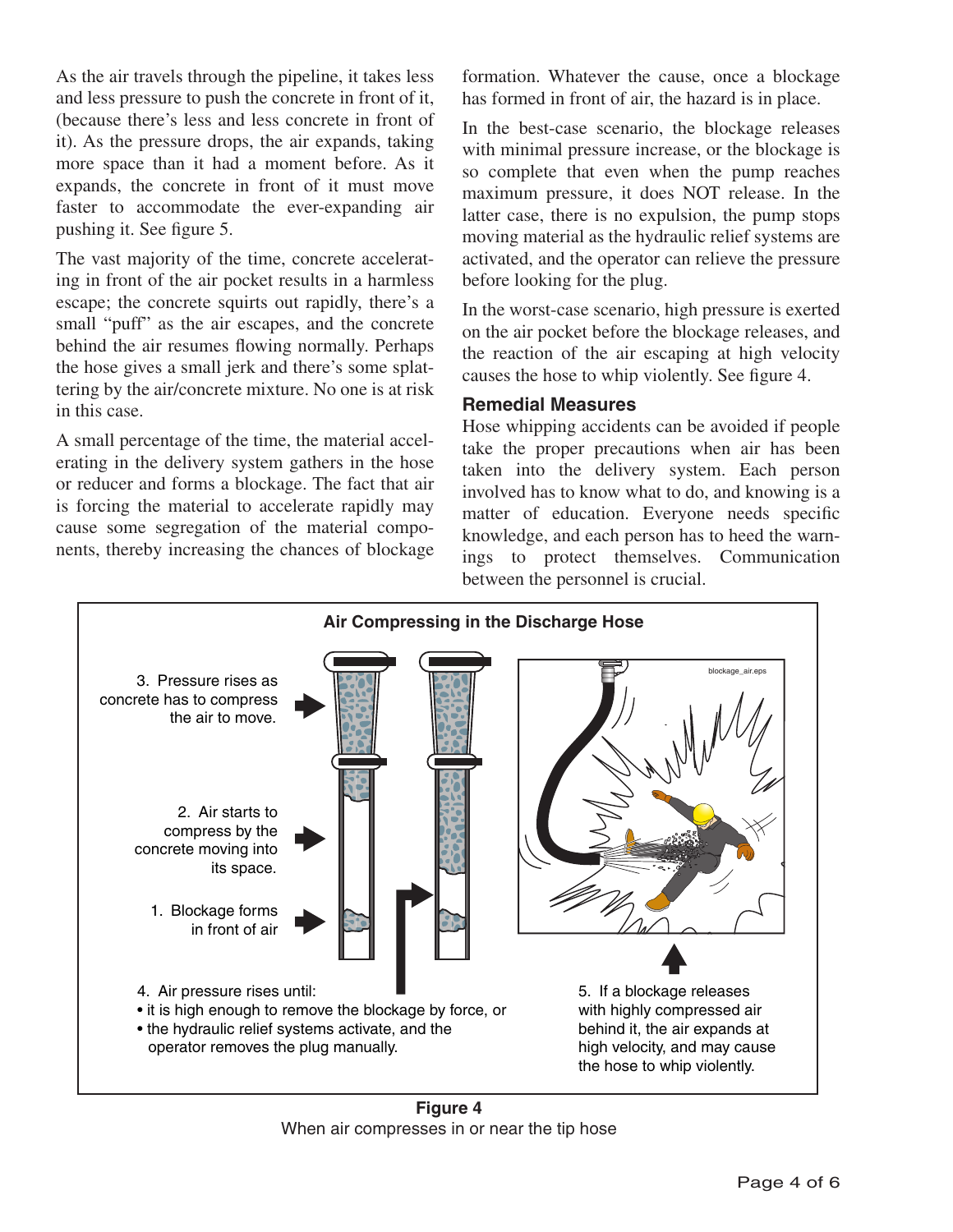#### **EXPANDING AIR POCKET**

**Initial Pressure** Final Volume **Final Pressure Initial Volume** 

Example: A material cylinder 9 inches in diameter and 80 inches long takes in a half gulp of air. This results in 2535 cubic inches of air being forced into the delivery system pipeline. In our example, the concrete requires 800 PSI of pressure to push it through the entire length of pipeline. The air pocket compresses until it's at 800 PSI, too. At that pressure, the 2535 cubic inches of air has become only 2.5 inches long in a 125 mm pipe.

Boyle's Law

When the air has traveled 25% of the distance towards the end (point A in figure 2), the pressure has fallen 25%. Because of that, the air pocket increases in size. At 600 PSI it is about 3 1/4 inches long.

At halfway to the end, the pressure has fallen to half the original pressure, so it's now at 400 PSI (point B in figure 2). That allows the air to decompress more, and it is now almost 5 inches long.

When the air has made it 75% of the way to the end, air pressure will have fallen 75% from the original value (point C in figure 2). At 200 PSI, the air pocket is about 9 3/4 inches long.

Between the time the air pocket leaves point C, and when it arrives at the end of the delivery system, it will increase to it's original size of 133  $1/4$  inches (11 feet, 1  $1/4$  inches). Because it is getting larger, it must push the concrete in front of it faster to make room for itself. The concrete accelerates, (there's only atmospheric pressure in front of it) which can cause forceful ejection of the rocks and sand, followed immediately by the air pocket.

Concrete arriving after the air is unaffected by the air pocket it was pushing.



at the point of discharge (atmospheric pressure), air pocket is 133 $\frac{1}{4}$ " long

#### **Figure 5** Air expands as pressure drops

- **1.** Operators:
	- 1.1 Must know how air enters the delivery system, and the severity of the hazard to the placing crew.
- 1.2 Must know to warn personnel to stay away from the discharge whenever air is known to be in the delivery system.